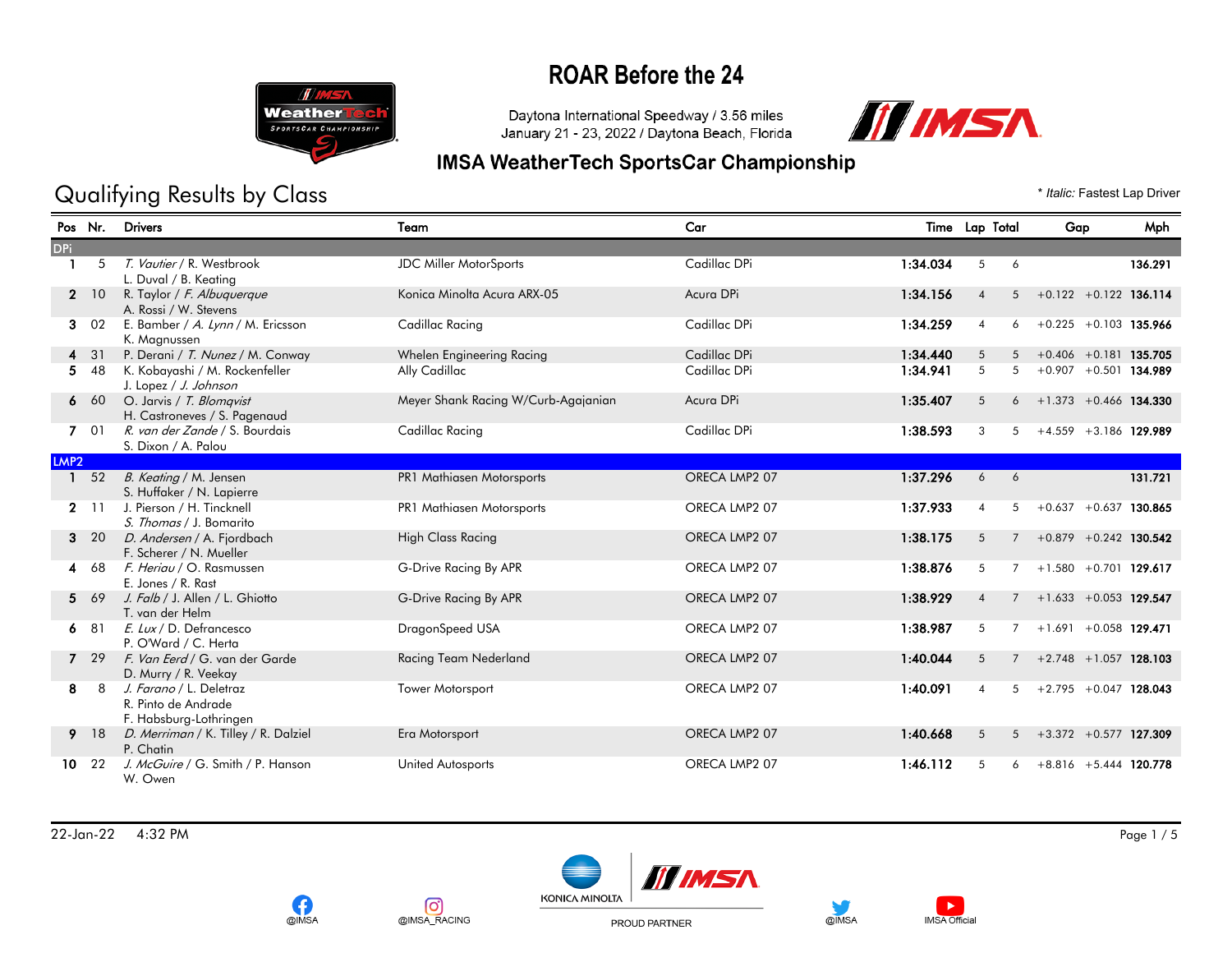

Daytona International Speedway / 3.56 miles January 21 - 23, 2022 / Daytona Beach, Florida



## **IMSA WeatherTech SportsCar Championship**

Qualifying Results by Class  $\bullet$  *Italic: Fastest Lap Driver* 

|              | Pos Nr. | <b>Drivers</b>                                      | Team                         | Car            |          | Time Lap Total | Mph<br>Gap                   |
|--------------|---------|-----------------------------------------------------|------------------------------|----------------|----------|----------------|------------------------------|
| LMP3         |         |                                                     |                              |                |          |                |                              |
|              | 26      | C. Shields / R. Crews / N. Siegel<br>U. de Wilde    | Muehlner Motorsports America | Duqueine D08   | 1:42.182 | 8<br>6         | 125.423                      |
| $\mathbf{2}$ | -38     | D. Goldburg / H. Abe / G. Grist<br>N. Pino          | Performance Tech Motorsports | Ligier JS P320 | 1:42.468 |                | $+0.286$<br>$+0.286$ 125.073 |
| 3            | -36     | J. Andretti / J. Burdon / R. Lindh<br>G. Chaves     | Andretti Autosport           | Ligier JS P320 | 1:43.783 | 5<br>8         | $+1.601 + 1.315$ 123.488     |
| 4            | 6       | E. Castro / M. Kranz / A. Ori<br>J. Miller          | Muehlner Motorsports America | Duqueine D08   | 1:43.799 | 8<br>9         | $+1.617$<br>$+0.016$ 123.469 |
|              | 5 54    | J. Bennett / C. Braun / G. Kurtz<br>N. Jonsson      | <b>CORE Autosport</b>        | Ligier JS P320 | 1:44.783 | 8<br>6         | $+2.601 + 0.984$ 122.310     |
| 6.           | -33     | J. Barbosa / M. Jakobsen<br>S. Priaulx / L. Willsey | Sean Creech Motorsport       | Ligier JS P320 | 1:46.053 | 8<br>6         | $+3.871$<br>$+1.270$ 120.845 |
|              | 7 13    | O. Fidani / K. Wittmer / L. Kern<br>M. Bell         | <b>AWA</b>                   | Duqueine D08   | 1:46.545 | 8<br>8         | $+4.363 +0.492$ 120.287      |
| 8.           |         | M. Kvamme / A. McCusker<br>T. Estep / A. Doquin     | Forty7 Motorsports           | Duqueine D08   | 1:47.220 | 8<br>8         | $+5.038$<br>$+0.675$ 119.530 |
| 9.           | 74      | G. Robinson / F. Fraga<br>K. van Berlo / M. Cooper  | <b>Riley Motorsports</b>     | Ligier JS P320 |          |                |                              |







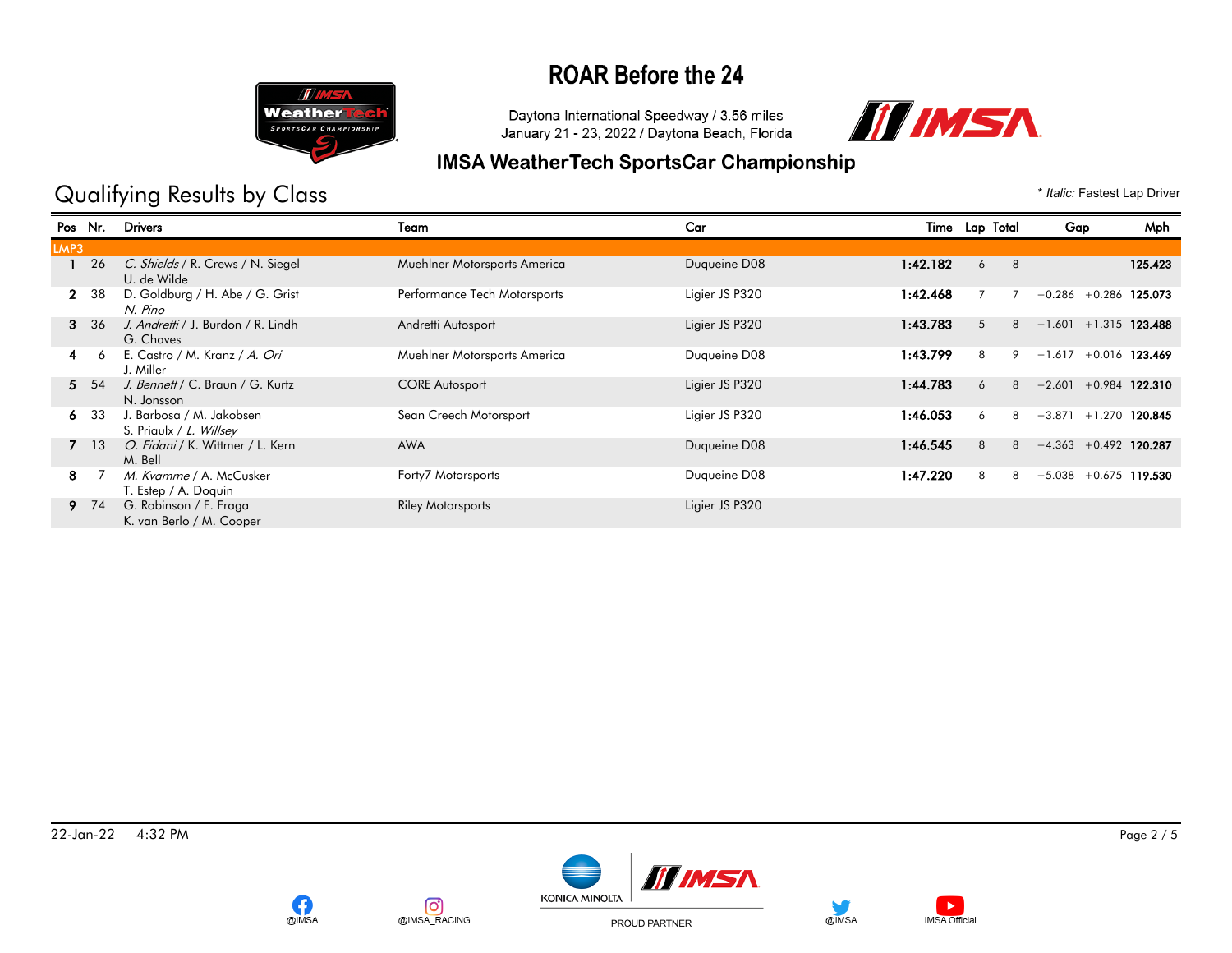

Daytona International Speedway / 3.56 miles January 21 - 23, 2022 / Daytona Beach, Florida



## **IMSA WeatherTech SportsCar Championship**

## Qualifying Results by Class  $\bullet$  *Italic: Fastest Lap Driver*

| Pos Nr.         |                | <b>Drivers</b>                                            | Team                     | Car                         |          | Time Lap Total |   | Gap                          | Mph     |
|-----------------|----------------|-----------------------------------------------------------|--------------------------|-----------------------------|----------|----------------|---|------------------------------|---------|
| <b>GTDPRO</b>   |                |                                                           |                          |                             |          |                |   |                              |         |
|                 |                | L. Vanthoor / P. Pilet / D. Olsen<br>A. Imperatori        | <b>KCMG</b>              | Porsche 911 GT3R            | 1:46.136 | 8              | 8 |                              | 120.750 |
| $\mathbf{2}$    |                | M. Campbell / M. Jaminet<br>F. Nasr                       | <b>Pfaff Motorsports</b> | Porsche 911 GT3R            | 1:46.199 | $\overline{7}$ |   | $+0.063 + 0.063$ 120.679     |         |
| 3               | 63             | R. Ineichen / M. Mapelli<br>A. Caldarelli / M. Bortolotti | TR3 Racing               | Lamborghini Huracan GT3     | 1:46.577 | 8              | 8 | $+0.441 + 0.378$ 120.251     |         |
|                 | 4 23           | R. Gunn / A. Riberas / M. Martin                          | Heart of Racing Team     | Aston Martin Vantage GT3    | 1:46.683 |                |   | $+0.547 + 0.106$ 120.131     |         |
| 5.              | 62             | A. Pier Guidi / J. Calado<br>D. Serra / D. Rigon          | Risi Competizione        | Ferrari 488 GT3             | 1:46.805 |                |   | $+0.669 + 0.122$ 119.994     |         |
|                 | $6 \t14$       | J. Hawksworth / B. Barnicoat<br>K. Kirkwood               | VasserSullivan           | Lexus RC F GT3              | 1:46.833 | 8              | 8 | $+0.697 + 0.028$ 119.963     |         |
|                 | - 97           | C. MacNeil / D. Juncadella<br>M. Engel / J. Gounon        | WeatherTech Racing       | Mercedes-AMG GT3            | 1:47.017 |                |   | $+0.881$<br>$+0.184$ 119.756 |         |
|                 | 8 24           | P. Eng / M. Wittmann / N. Yelloly<br>S. van der Linde     | <b>BMW M Team RLL</b>    | BMW M4 GT3                  | 1:47.198 |                |   | $+1.062 +0.181$ 119.554      |         |
|                 | 9 79           | C. MacNeil / J. Andlauer<br>M. Cairoli / A. Picariello    | WeatherTech Racing       | Porsche 911 GT3R            | 1:47.226 |                |   | $+1.090 + 0.028$ 119.523     |         |
| 10              | $\overline{4}$ | T. Milner / N. Tandy / M. Sorensen                        | Corvette Racing          | Chevrolet Corvette C8.R GTD | 1:47.661 |                |   | $+1.525 + 0.435$ 119.040     |         |
| 11              | 3              | A. Garcia / J. Taylor / N. Catsburg                       | Corvette Racing          | Chevrolet Corvette C8.R GTD | 1:47.894 |                |   | $+1.758 + 0.233$ 118.783     |         |
| 12 <sup>°</sup> | 25             | C. De Phillippi / J. Edwards<br>A. Farfus / J. Krohn      | <b>BMW M Team RLL</b>    | BMW M4 GT3                  | 1:48.082 | 8              |   | $+1.946 +0.188$ 118.576      |         |
| 13              | -15            | D. Mueller / P. Assenheimer<br>A. Cindric                 | Proton USA               | Mercedes-AMG GT3            |          |                |   |                              |         |

22-Jan-22 4:32 PM Page 3 / 5





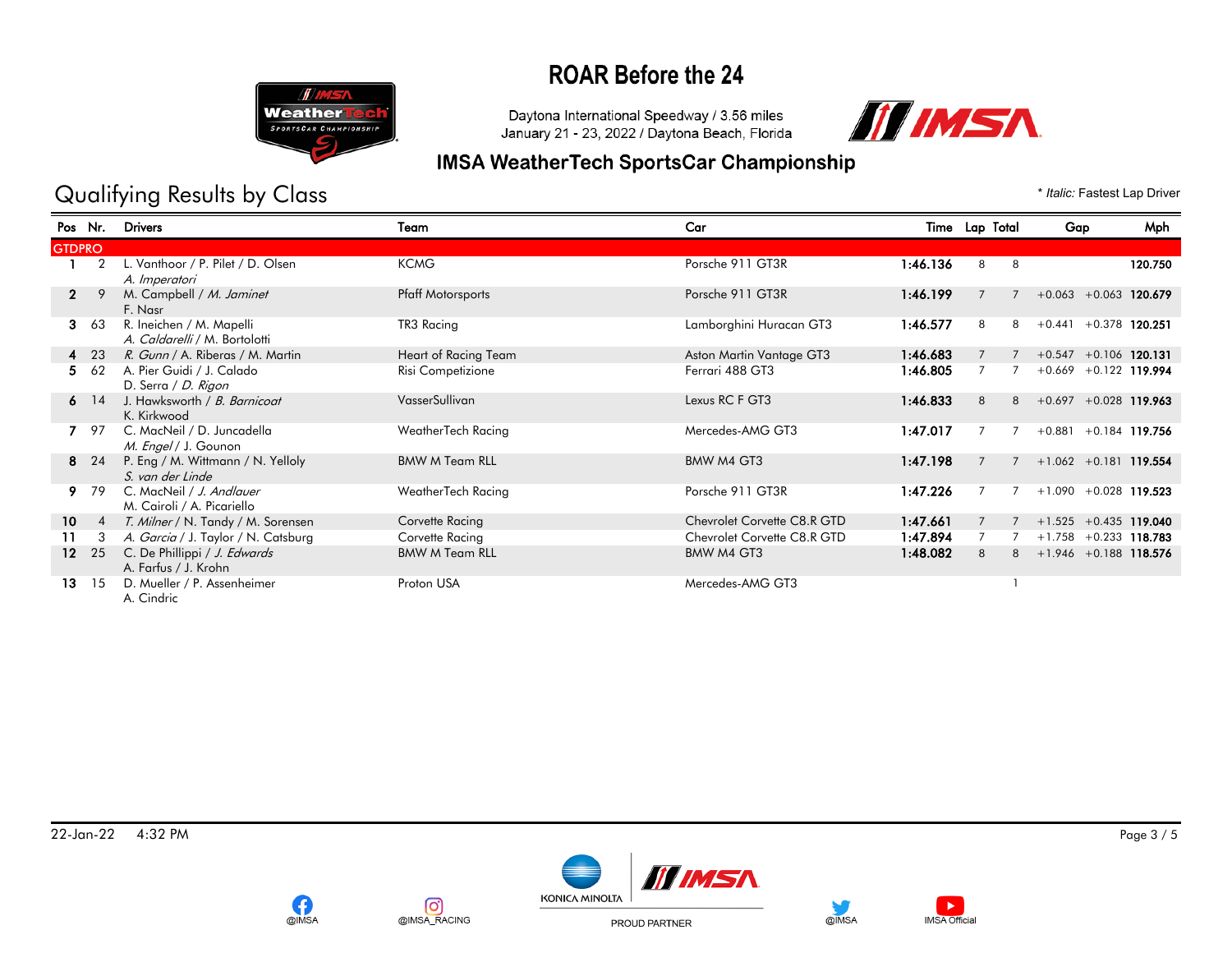

Daytona International Speedway / 3.56 miles January 21 - 23, 2022 / Daytona Beach, Florida



## **IMSA WeatherTech SportsCar Championship**

## Qualifying Results by Class  $\bullet$  *Italic: Fastest Lap Driver*

| Pos Nr.    |            | <b>Drivers</b>                                         | Team                          | Car                      |          | Time Lap Total           | Mph<br>Gap                                 |
|------------|------------|--------------------------------------------------------|-------------------------------|--------------------------|----------|--------------------------|--------------------------------------------|
| <b>GTD</b> |            |                                                        |                               |                          |          |                          |                                            |
|            | 75         | F. Schiller / K. Habul / L. Stolz<br>R. Marciello      | Sun Energy 1                  | Mercedes-AMG GT3         | 1:46.313 | 8<br>8                   | 120.549                                    |
|            | 2 57       | R. Ward / P. Ellis / M. Grenier<br>L. Auer             | Winward Racing                | Mercedes-AMG GT3         | 1:46.464 | $\overline{7}$           | $+0.151 + 0.151$ 120.378<br>8              |
|            | 3, 59      | L. Bergstein / J. Miller<br>P. Gallagher / P. Holton   | <b>Crucial Motorsports</b>    | McLaren 720S GT3         | 1:46.800 | 8                        | $+0.487 + 0.336$ 120.000<br>8              |
|            | 4 28       | M. de Quesada / D. Morad<br>L. Lundqvist / M. Goetz    | Alegra Motorsports            | Mercedes-AMG GT3         | 1:47.075 | $\overline{7}$           | $+0.762 + 0.275$ 119.692<br>$7^{\circ}$    |
|            | 547        | R. Lacorte / G. Sernagiotto<br>A. Fuoco / A. Rovera    | Cetilar Racing                | Ferrari 488 GT3          | 1:47.271 | 8                        | $+0.958 +0.196$ 119.473<br>8               |
|            | $6 \t12$   | F. Montecalvo / A. Telitz<br>R. Heistand / T. Bell     | VasserSullivan                | Lexus RC F GT3           | 1:47.625 | 7                        | $+1.312 + 0.354$ 119.080<br>8              |
|            | 7 70       | B. Iribe / F. Schandorff<br>O. Millroy / J. Pepper     | inception racing              | McLaren 720S GT3         | 1:47.930 | 7                        | $+1.617 + 0.305$ 118.743<br>$7^{\circ}$    |
|            | 8 44       | J. Potter / A. Lally / S. Pumpelly<br>J. Adam          | Magnus Racing                 | Aston Martin Vantage GT3 | 1:48.014 | $\overline{7}$           | $+1.701 + 0.084$ 118.651<br>$\overline{7}$ |
|            | $9'$ 21    | S. Mann / L. Perez Companc<br>N. Nielsen / T. Vilander | AF CORSE                      | Ferrari 488 GT3          | 1:48.125 | 7                        | $+1.812 +0.111$ 118.529                    |
| $10$ 71    |            | M. Goikhberg / F. Perera<br>M. Llarena / M. Paul       | T3 Motorsport North America   | Lamborghini Huracan GT3  | 1:48.586 | $\overline{7}$           | $+2.273 +0.461$ 118.026                    |
|            | 11 16      | R. Hardwick / Z. Robichon<br>J. Heylen / R. Lietz      | Wright Motorsports            | Porsche 911 GT3R         | 1:49.747 | 7                        | $7 + 3.434 + 1.161$ 116.777                |
|            | $12 \t 42$ | D. Yount / B. Hites / J. Conwright<br>M. Palttala      | NTE Sport                     | Lamborghini Huracan GT3  | 1:51.790 | $\overline{7}$           | $+5.477 + 2.043$ 114.643                   |
|            | 13 39      | R. Megennis / C. Lewis<br>S. Mitchell / J. Westphal    | CarBahn with Peregrine Racing | Lamborghini Huracan GT3  | 1:54.042 | 6                        | $6 + 7.729 + 2.252$ 112.379                |
|            | 14 32      | M. Skeen / G. Cosmo / S. McAleer<br>S. Andrews         | Gilbert Korthoff Motorsports  | Mercedes-AMG GT3         | 1:54.796 | $\overline{A}$           | $+8.483 + 0.754$ 111.641<br>6              |
|            | 15 98      | P. Dalla Lana / D. Pittard<br>C. Eastwood / N. Thiim   | Northwest AMR                 | Aston Martin Vantage GT3 | 1:54.870 | $\overline{4}$           | $+8.557 + 0.074$ 111.569<br>6              |
| 16 96      |            | R. Foley / B. Auberlen / M. Dinan<br>J. Klingmann      | Turner Motorsport             | BMW M4 GT3               | 1:55.147 | 3                        | $+8.834 +0.277$ 111.301<br>6               |
| $17 \t19$  |            | B. Sweedler / J. Megrue / G. Altoe<br>J. Segal         | TR3 Racing                    | Lamborghini Huracan GT3  | 1:58.809 | 7                        | $7 + 12.496 + 3.662$ 107.870               |
| 18 27      |            | R. De Angelis / I. James<br>D. Turner / T. Gamble      | Heart of Racing Team          | Aston Martin Vantage GT3 |          | $\overline{\phantom{a}}$ |                                            |

22-Jan-22 4:32 PM Page 4 / 5







PROUD PARTNER